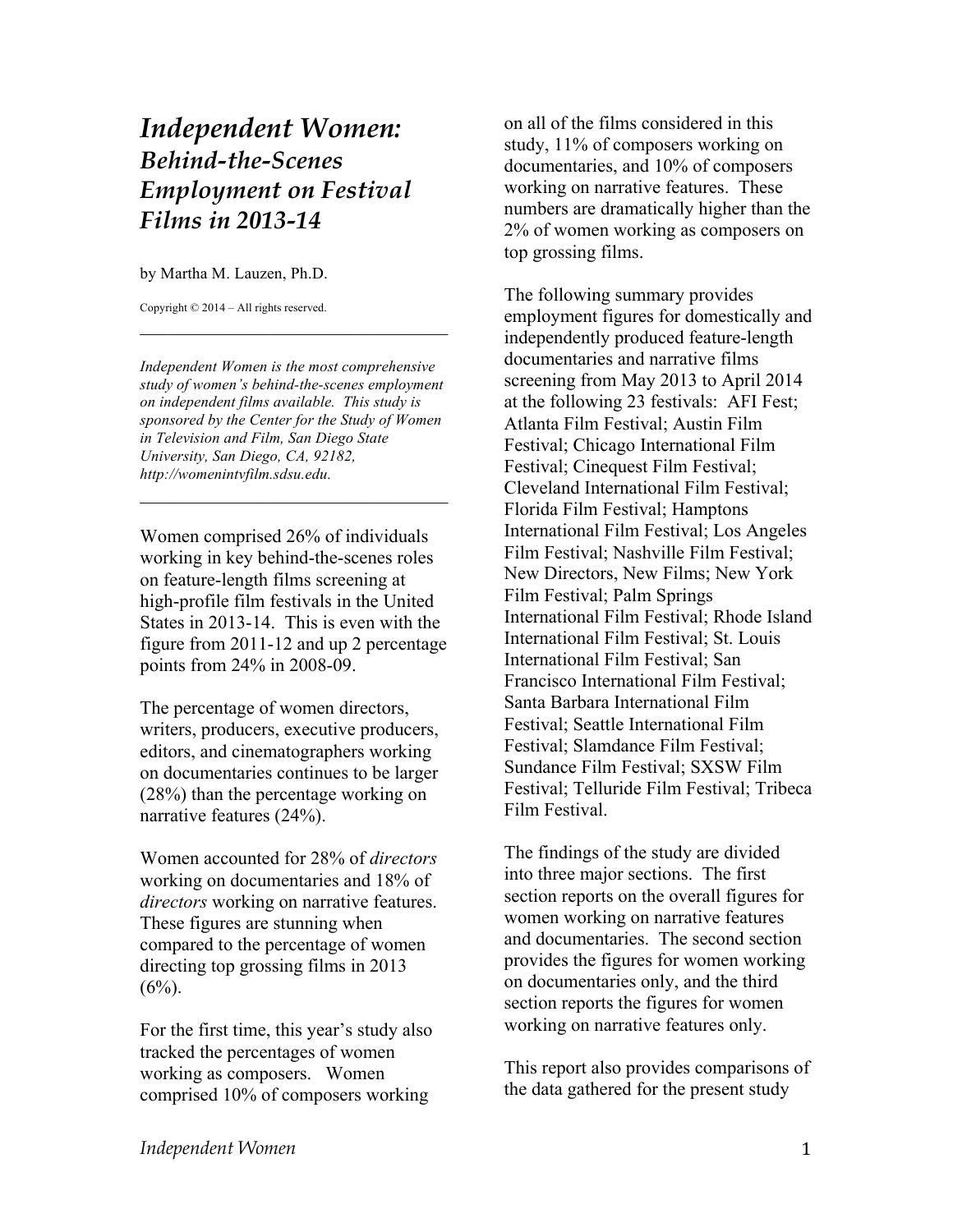(2013-14) with data collected from 2011-2012 and 2008-2009.

*Overall Findings for Documentaries and Narrative Features Screening at Festivals*

•Women fared best as producers (33%), followed by executive producers (27%), directors (23%), writers (22%), editors (20%), and cinematographers (10%) (see Figure 1).

•The percentages of women executive producers and producers increased from 2011-12 to 2013-14, while the percentages of directors, writers, editors, and cinematographers decreased.

•Women comprised 23% of directors in 2013-14, down from 29% in 2011-12 and up slightly from 22% in 2008-09.

•Women accounted for 22% of writers in 2013-14, down from 24% in 2011-12 but up from 19% in 2008-09.

•Women comprised 27% of executive producers in 2013-14, up from 25% in 2011-12 and 22% in 2008-09.

•Women accounted for 33% of producers in 2013-14, up from 31% in 2011-12 and even with 2008-09.

•Women comprised 20% of editors in 2013-14, down from 25% in 2011-12 and 23% in 2008-09.

•Women accounted for 10% of cinematographers in 2013-14, down from 13% in 2011-12 but up from 9% in 2008-09.

*Figure 1. Historical Comparison of Percentages of Women Working on Films (Documentaries and Narrative Features) Screening at High- Profile U.S. Festivals*



## *Findings for Documentaries Only*

•Women fared best as producers (39%), followed by executive producers (31%), directors (28%), writers (23%), editors (20%), and cinematographers (12%) (see Figure 2).

•The percentages of women working as directors, writers, editors, and cinematographers on documentaries decreased from 2011-12 to 2013-14. The percentage of women working as executive producers remained the same,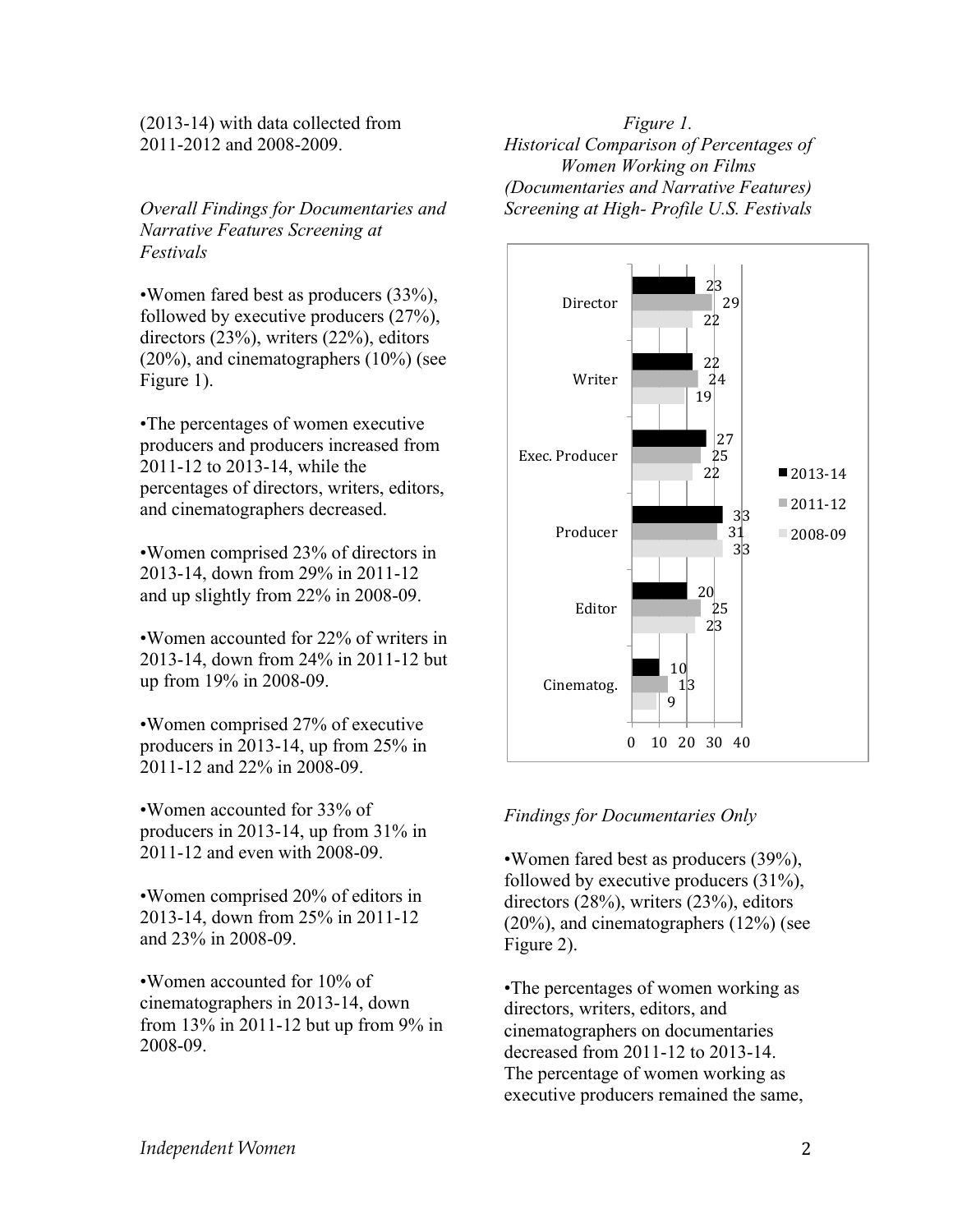and the percentage of women working as producers increased.

## *Figure 2. Historical Comparison of Percentages of Women Working by Role on Documentaries*



•Women comprised 28% of directors working on documentaries screening at the festivals considered in 2013-14, down from 39% in 2011-12 and even with 28% in 2008-09.

•Women accounted for 23% of writers working on documentaries screening at the festivals considered in 2013-14, down from 32% in 2011-12 and 28% in 2008-09.

•Women comprised 31% of executive producers working on documentaries

screening at the festivals considered in 2013-14, even with 31% in 2011-12 and up from 27% in 2008-09.

•Women accounted for 39% of producers working on documentaries screening at the festivals considered in 2013-14, up from 35% in 2011-12 and even with 39% in 2008-09.

•Women comprised 20% of editors working on documentaries screening at the festivals considered in 2013-14, down from 27% in 2011-12 but up from 19% in 2008-09.

•Women accounted for 12% of cinematographers working on documentaries screening at the festivals considered in 2013-14, down from 16% in 2011-12 but up from 11% in 2008-09.

## *Findings for Narrative Features Only*

•Overall, women fared best as producers (30%), followed by executive producers (26%), writers (21%), editors (19%), directors (18%), and cinematographers (7%) (see Figure 3).

•The percentages of women working as producers and executive producers increased from 2011-12 to 2013-14. The percentages of women directors and writers remained the same, and the percentages of women editors and cinematographers decreased.

•Women accounted for 18% of directors working on narrative features screening at the festivals considered in 2013-14, even with 18% in 2011-12 and up from 15% in 2008-09.

•Women comprised 21% of writers working on narrative features screening